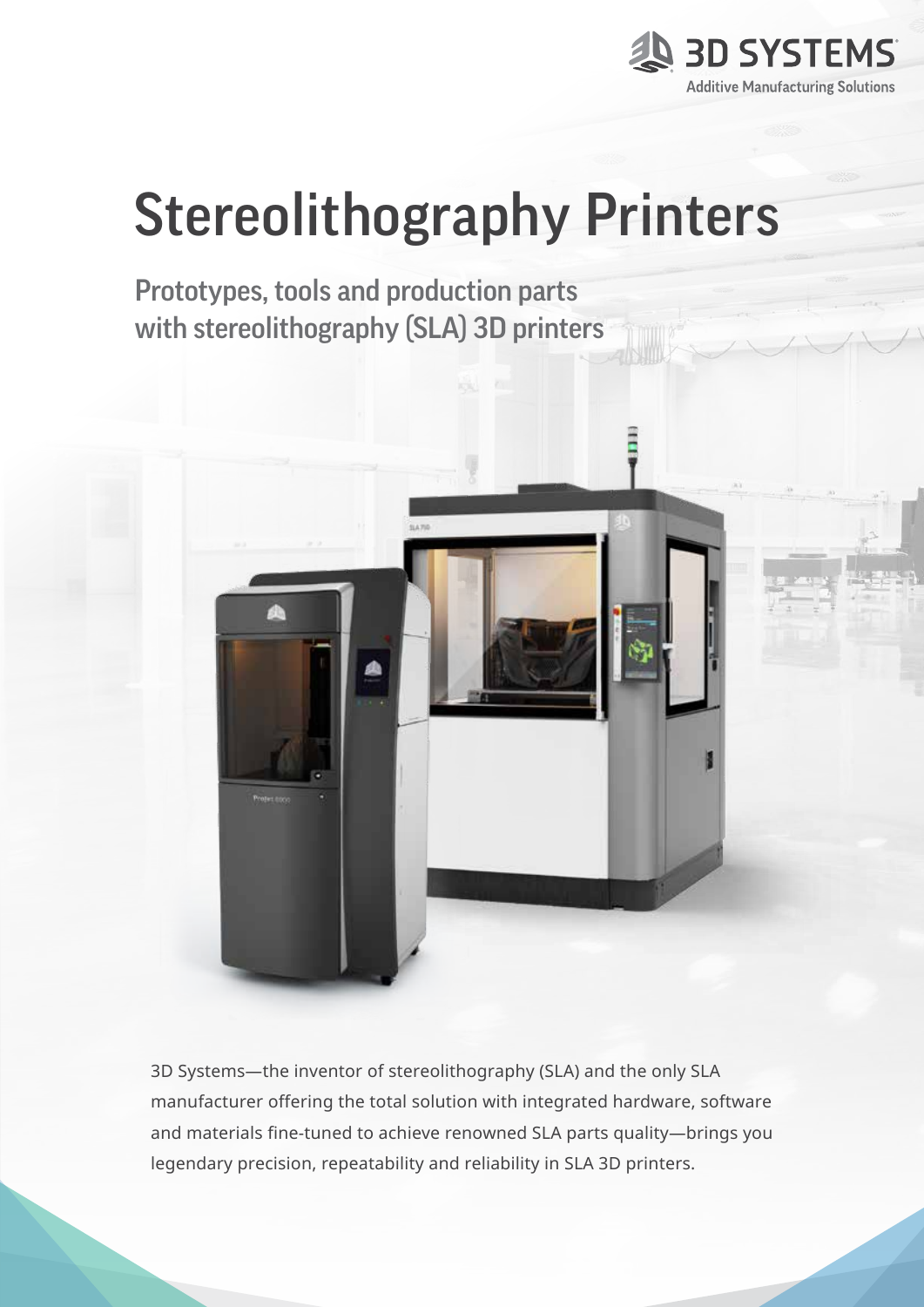# The Original 3D Printing Technology, Fine-Tuned for Even Greater Speed and Reliability

We didn't just invent SLA, we are advancing SLA

#### **UNRIVALED ACCURACY AND PRECISION, FROM MICRO TO MACRO**

SLA printers are able to print highly detailed, tiny parts just a few millimeters in size, all the way up to 1.5-meter long parts—all at the same exceptional resolution and accuracy. Even large parts remain highly accurate from end-to-end, with virtually no part shrinkage or warping.

### **PRODUCTION QUALITY**

3D Systems has released 21 different SLA printers over the last three decades, each providing significant improvements over the previous version, offering you exceptional part quality. Our customers do not have to compromise speed or feature detail because we utilize two laser spot sizes per layer—delivering the best surface finish, small feature definition and throughput.

### **DOZENS OF ENGINEERED PLASTIC MATERIALS**

In the last 30 years, 3D Systems has supported more than 80 SLA additive materials, tuned to customers' application needs, through innovation and partnerships. Get the mechanical specifications you need with a wide variety of differentiated materials.

#### **24/7 UTILIZATION**

Get the highest productivity possible with the fastest print technology for large and production runs. Quick interchangable material delivery modules keep machines running to advance your part manufacturing workflow, while 3D Connect Service offers proactive and preventative support.



Functional testing and assembly checks of Touch haptic device with best-in-class clarity



up to 1500 mm, like a car dashboard

## SLA 750 & SLA 750 DUAL

Ultra-high speed, production SLA and full workflow solution

SLA 750 Dual delivers up to 2X speed, and 3X throughput for cost-efficient, high-quality production manufacturing. A modular system, the SLA 750 is field-upgradeable to the dual-laser SLA 750 Dual, and comes as part of a full workflow solution that includes the PostCure 1050 for high speed, high volume drying and curing and a range of production-grade resin materials.

### ProJet® 6000 & ProJet® 7000 Compact SLA with powerful performance

The ProJet 6000 offers all the benefits of SLA in a smaller footprint, so you can print with fine feature detail in a wide choice of performance-engineered materials that match or exceed traditional plastic properties.

The ProJet 7000 offers the same SLA benefits of the ProJet 6000, with more than double the build volume so you can print even larger parts for prototyping, rapid tooling and end-use with finefeature detail.

### ProX® 950 Extra-large format SLA

The ProX 950 SLA printer builds parts with outstanding surface smoothness, feature resolution, edge definition and tolerances. Offering the broadest range of materials among all SLA 3D printers, it is also highly efficient, with minimal waste and low total cost of ownership. Combined with exceptional productivity and reliability, it's no wonder that 3D Systems' SLA printers are the #1 choice of professional service bureaus.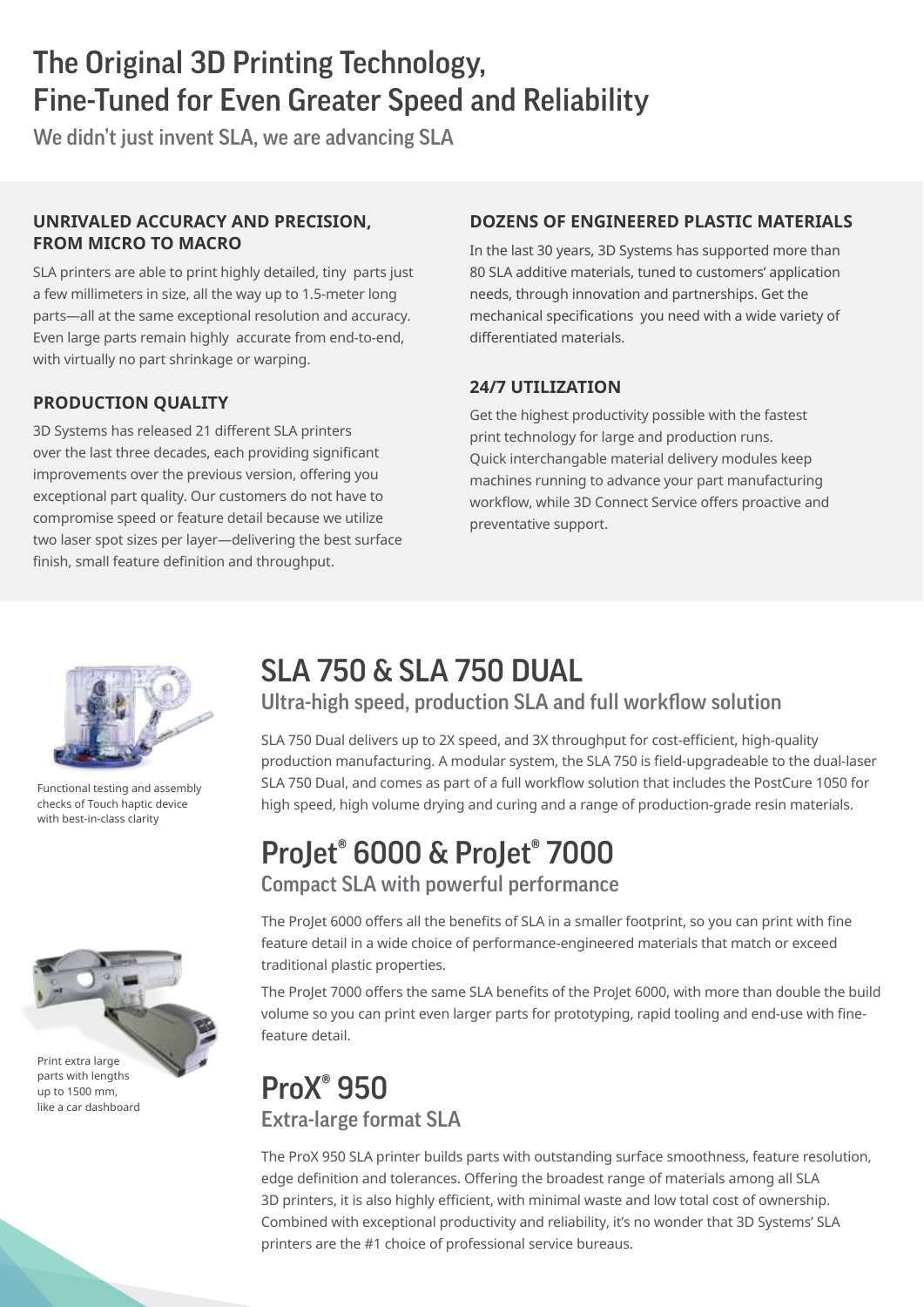# Materials Spotlight

### Widest range of materials for application diversity

3D Systems' Accura® SLA materials are the industry's gold standard for accuracy, providing excellent resolution, surface finish and dimensional tolerances. In addition to functional prototypes and end-use parts, Accura materials create investment casting patterns, master patterns for rapid tooling and fixtures.



### **PRODUCTION RIGID**

Rigid, environmentally stable plastics offering similar aesthetics and material performance to injection-molded ABS.



#### **PRODUCTION TOUGH, DURABLE**

Tough, environmentally stable plastics offering similar aesthetics and material performance to injection-molded polypropylene.



### **CLEAR AND CASTABLE**

Exceptional clarity makes SLA ideal for printing bottles, light covers, housings, QuickCast® sacrificial patterns for investment casting and more.



#### **HIGH TEMPERATURE AND COMPOSITE**

With heat deflection temperatures ranging from 65°C to over 215°C, these materials offer exceptional performance under extreme conditions.



### **SPECIALTY MATERIALS**

Choose from Accura specialty materials, including for jewelry casting or dental models production.

# Sp 3D Sprint®

### All-in-one software for plastic printing

An end-to-end software for plastic printers to prepare, optimize and print 3D CAD data. 3D Sprint delivers all the tools you need to quickly and efficiently go from design to high quality true-to-CAD printed parts without needing additional third party software.



**Print True-to-CAD Parts** - Smart geometry processing and powerful slicing technology eliminate geometry processing artifacts.

**Streamline Time to Finished Parts** - Extensive automated toolset facilitates the entire 3D printing process, saving on material and post-processing time without compromising on part quality.

**Increase Productivity with Optimized Data Management** - Accurately estimate print time and optimize material levels and usage both before and during the print operation.

# **OQTON** Intelligent Manufacturing OS

Oqton automates the end-to-end additive workflow across and beyond the production floor. Oqton allows you to upload prepared jobs or use the platform's integrated build preparation tools. Schedule and track production orders, and connect your machines to enable full traceability and valuable data insights.

Oqton's Manufacturing OS allows you to schedule all your production and post-production processes in a smart and efficient way. Powered by artificial intelligence, the Oqton Manufacturing OS helps you manage all your machines, orders, and production materials for efficient machine utilization.

Leverage the Industrial Internet of Things to connect all your factory floor equipment. Monitor your machines and processes remotely. Use process-based alerts to bring you piece of mind and easily generate automated reports and insightful live dashboards.